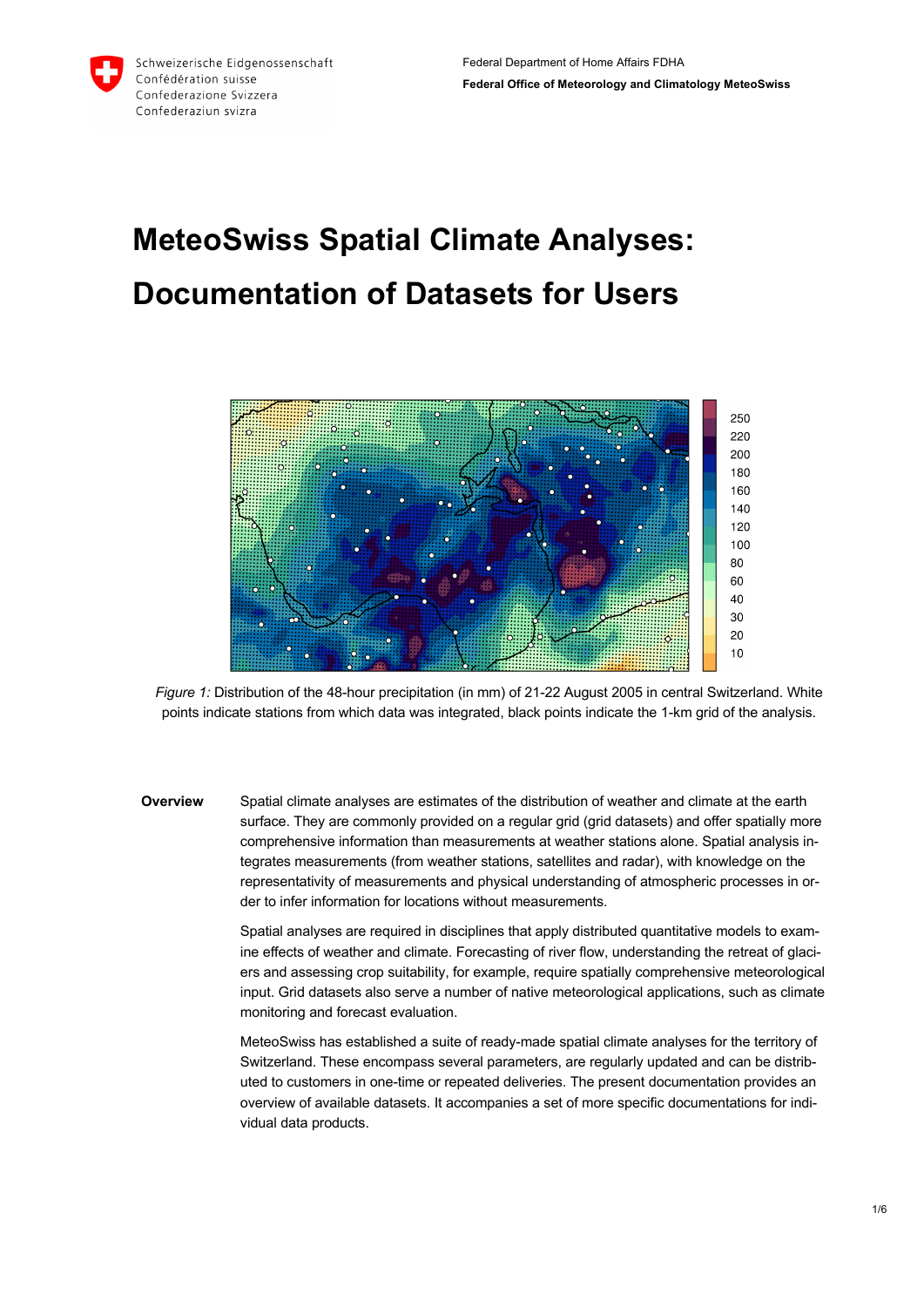### **MeteoSwiss Spatial Climate Analyses**

**Products** The suite of climate analyses encompasses datasets for several parameters, currently precipitation, air temperature, sunshine, radiation and clouds. Products are usually available for several time aggregations (H: hourly, D: daily, M: monthly, Y: yearly or N: climate norm values) and as anomalies with respect to the norm. Most of the datasets range back till 1961, a few as far as 1864.

> For some parameters and aggregations, several products are provided, which were constructed with different procedures in order to meet the variable requirements of different user groups. For example, daily precipitation is available as a preliminary real-time estimate, based on a smaller set of automatic measurements, and a final high-resolution analysis that integrates all available (also non-realtime) measurements. Some new datasets are probabilistic, i.e. they are offered as ensembles allowing the user to trace analysis uncertainty into applications.

> Each product is denoted with an acronym indicating the parameter, time aggregation and other characteristics. Table 1 lists currently available data products. For most of the products, or groups of products, there are detailed documentations available.

Table 1: Spatial climate analyses available at MeteoSwiss (Coding of aggregation time is: N for norm values, Y for yearly, M for monthly, D for daily, and H for hourly.)

| Acronym             | Description                                                                     | Aggreg. |
|---------------------|---------------------------------------------------------------------------------|---------|
|                     |                                                                                 | in Time |
| RnormY9120          | Mean yearly precipitation (norm value, 1991-2020)                               | N       |
| RnormM9120          | Mean monthly precipitation (norm value, 1991-2020)                              | N       |
| R9120m6190Y         | Ratio in yearly precipitation norm values (1991-2020 / 1961-1990)               | N       |
| R9120m6190M         | Ratio in monthly precipitation norm values (1991-2020 / 1961-1990)              | N       |
| <b>RhiresY</b>      | Yearly precipitation (1961 - present)                                           | Y       |
| <b>RrecabsYNNNN</b> | Yearly precipitation (long-term consistent since NNNN=1864, 1901, 1961)         | Y       |
| RanomY9120          | Yearly precipitation anomaly (relative to 1991-2020, 1961 – present)            | Y       |
| Rrecanom9120YNNNN   | Yearly precip anomaly (long-term consistent since NNNN=1864, 1901, 1961)        | Y       |
| Rrecanom6190YNNNN   | Yearly precip anomaly (similar to Rrecanom9120Y but wrt 1961-1990)              | Y       |
| RhiresM             | Monthly precipitation (1961 – present)                                          | м       |
| RrecabsMNNNN        | Monthly precipitation (long-term consistent since NNNN=1864, 1901, 1961)        | М       |
| RanomM9120          | Monthly precipitation anomaly (relative to 1991-2020, 1961 – present)           | М       |
| Rrecanom9120MNNNN   | Monthly precip anomaly (long-term since NNNN=1864, 1901, 1961)                  | м       |
| Rrecanom6190MNNNN   | Monthly precip anomaly (similar to Rrecanom9120M but wrt 1961-1990)             | м       |
| RhydchprobD         | Daily precipitation (ensemble analysis for hydrological units, 1961 – present)  | D       |
| RwarnchprobD        | Daily precipitation (ensemble analysis for warn regions, 1961 – present))       | D       |
| RhiresD             | Daily precipitation (final analysis, 1961 - last month))                        | D       |
| RprelimD            | Daily precipitation (preliminary analysis, for past two months))                | D       |
| APGD                | Daily precipitation over the Alpine Region (1971-2008)                          | D       |
| <b>CPC</b>          | Hourly precipitation from radar and stations (real-time analysis, 2005-present) | H       |
|                     |                                                                                 |         |

*Precipitation*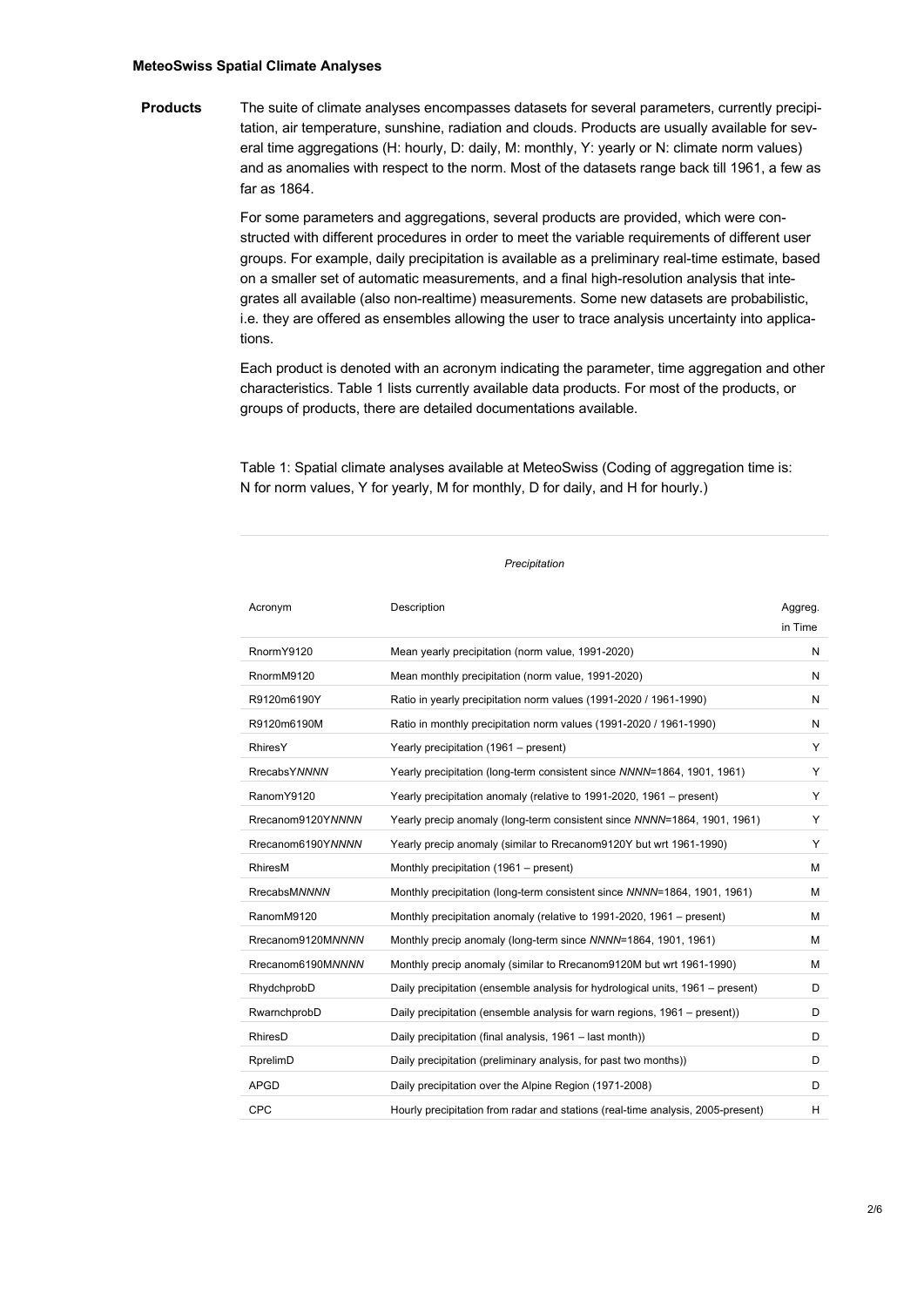## Table 1 (continued)

| Temperature         |                                                                          |                    |  |
|---------------------|--------------------------------------------------------------------------|--------------------|--|
| Acronym             | Description                                                              | Aggreg.<br>in Time |  |
| TnormY9120          | Mean yearly mean temperature (norm, 1991-2020)                           | N                  |  |
| T9120m6190Y         | Difference in mean yearly temperature norm (1991-2020 – 1961-1990)       | N                  |  |
| TminnormY9120       | Mean yearly daily minimum temperature (norm, 1991-2020)                  | N                  |  |
| TmaxnormY9120       | Mean yearly daily maximum temperature (norm, 1991-2020)                  | N                  |  |
| TnormM9120          | Mean monthly mean temperature (norm, 1991-2020)                          | N                  |  |
| T9120m6190M         | Difference in mean monthly temperature norm (1991-2020 – 1961-1990)      | N                  |  |
| TminnormM9120       | Mean monthly daily minimum temperature (norm, 1991-2020)                 | N                  |  |
| TmaxnormM9120       | Mean monthly daily maximum temperature (norm, 1991-2020)                 | N                  |  |
| TnormD9120          | Mean calendar day temperature (norm, 1991-2020)                          | N                  |  |
| TabsY               | Yearly mean temperature (1961 – present)                                 | Y                  |  |
| <b>TrecabsYNNNN</b> | Yearly temperature (long-term consistent since NNNN=1864, 1901, 1961)    | Y                  |  |
| TmaxrecabsYNNNN     | Same as TrecabsYNNNN, but for mean daily maximum temperature             | Y                  |  |
| TminrecabsYNNNN     | Same as TrecabsYNNNN, but for mean daily minimum temperature             | Y                  |  |
| TanomY9120          | Yearly temperature anomaly (relative to 1991-2020, 1961 – present)       | Y                  |  |
| Trecanom9120YNNNN   | Yearly temp. anomaly (long-term consistent since NNNN=1864, 1901, 1961)  | Y                  |  |
| Trecanom6190YNNNN   | Yearly temp. anomaly (similar to Trecanom9120YNNNN but wrt 1961-1990)    | Y                  |  |
| Tmaxrecanom9120YNN  | Same as Trecanom9120YNNNN, but for mean daily maximum temperature        | Y                  |  |
| Tminrecanom9120YNN  | Same as Trecanom9120YNNNN, but for mean daily minimum temperature        | Y                  |  |
| TminY               | Yearly mean of daily minimum temperature (1961 – present)                | Y                  |  |
| TmaxY               | Yearly mean of daily maximum temperature (1961 – present)                | Y                  |  |
| TabsM               | Monthly mean temperature (1961 - present)                                | м                  |  |
| TrecabsMNNNN        | Monthly temperature (long-term consistent since NNNN=1864, 1901, 1961)   | м                  |  |
| TmaxrecabsMNNNN     | Same as TrecabsMNNNN, but for mean daily maximum temperature             | м                  |  |
| TminrecabsMNNNN     | Same as TrecabsMNNNN, but for mean daily minimum temperature             | м                  |  |
| TanomM9120          | Monthly temperature anomaly (relative to 1991-2020, 1961 – present)      | м                  |  |
| Trecanom9120MNNNN   | Monthly temp. anomaly (long-term consistent since NNNN=1864, 1901, 1961) | м                  |  |
| Trecanom6190MNNNN   | Monthly temp. anomaly (similar to Trecanom9120MNNNN but wrt 1961-1990)   | м                  |  |
| Tmaxrecanom9120MNN  | Same as Trecanom9120MNNNN, but for mean daily maximum temperature        | м                  |  |
| Tminrecanom9120MNN  | Same as Trecanom9120MNNNN, but for mean daily minimum temperature        | м                  |  |
| TminM               | Monthly mean of daily minimum temperature (1961 – present)               | м                  |  |
| TmaxM               | Monthly mean of daily maximum temperature (1961 – present)               | м                  |  |
| TabsD               | Daily mean temperature (1961 - present)                                  | D                  |  |
| TanomD9120          | Daily mean temperature anomaly (relative to 1991-2020, 1961 – present)   | D                  |  |
| TminD               | Daily minimum temperature (1961 – present)                               | D                  |  |
| TmaxD               | Daily maximum temperature (1961 – present)                               | D                  |  |
| LSTY                | Yearly satellite-based land surface (skin) temperature (1991 – present)  | Y                  |  |
| LSTM                | Monthly satellite-based land surface (skin) temperature (1991 – present) | м                  |  |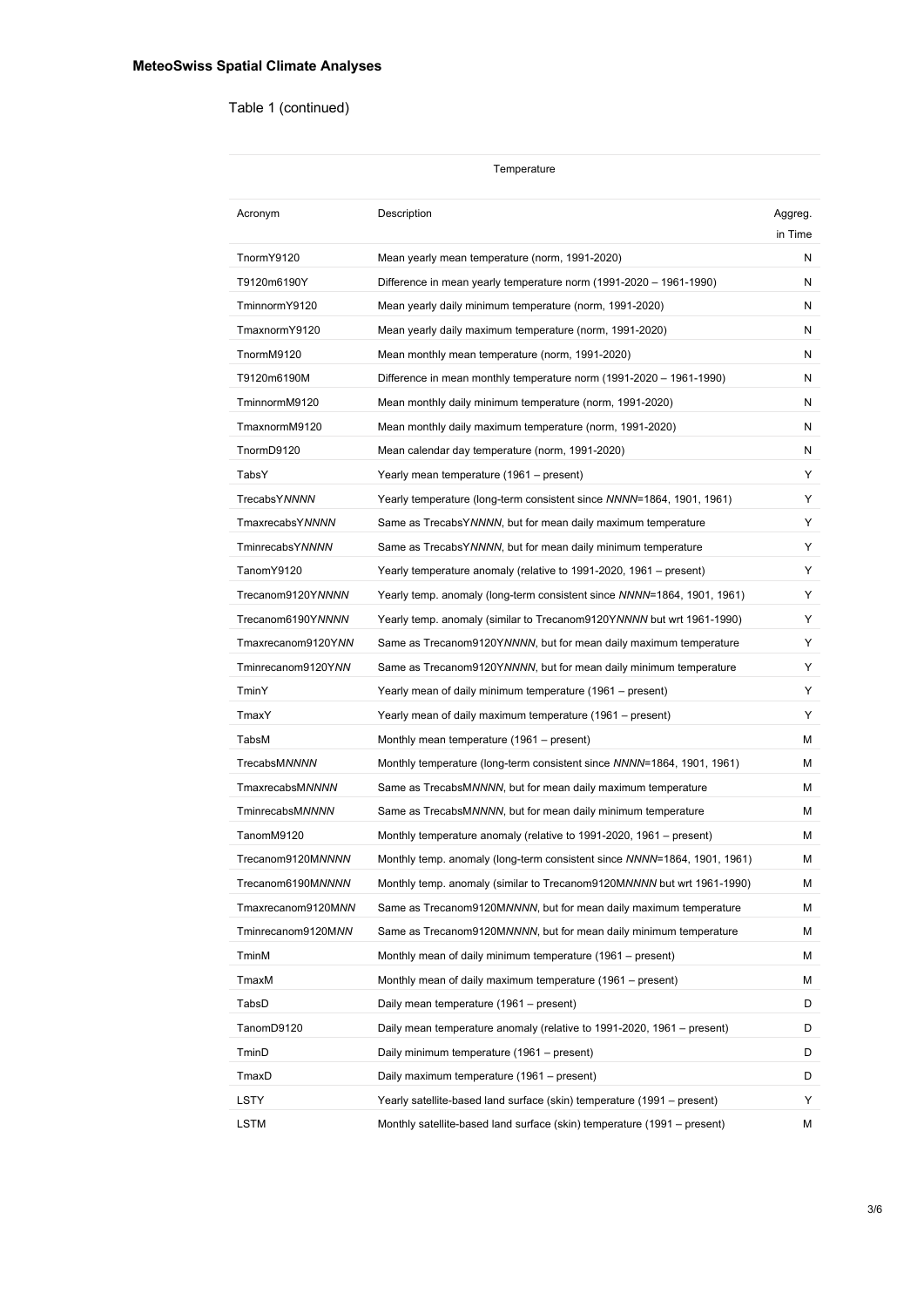#### Table 1 (continued)

| Sunshine, Radiation and Coulds |                                                                           |                    |
|--------------------------------|---------------------------------------------------------------------------|--------------------|
| Acronym                        | Description                                                               | Aggreg.<br>in Time |
| SnormY9120                     | Mean yearly relative sunshine duration (norm, 1991-2020)                  | N                  |
| S9120m6190Y                    | Ratio in mean yearly sunshine duration. (1991-2020 / 1961-1990)           | N                  |
| SnormM9120                     | Mean monthly relative sunshine duration (norm, 1991-2020)                 | N                  |
| S9120m6190M                    | Ratio in mean monthly sunshine duration. (1991-2020 / 1961-1990)          | N                  |
| SrelY                          | Yearly relative sunshine duration (1961 – present)                        | Y                  |
| SanomY9120                     | Yearly sunshine duration anomaly (relative to 1991-2020, 1961 – present)  | Y                  |
| SrelM                          | Monthly relative sunshine duration (1961 – present)                       | м                  |
| SanomM9120                     | Monthly sunshine duration anomaly (relative to 1991-2020, 1961 – present) | м                  |
| SreID                          | Daily relative sunshine duration (1961 – present)                         | D                  |
| <b>SISY</b>                    | Yearly satellite-based global radiation (2004 – present)                  | Y                  |
| <b>SISM</b>                    | Monthly satellite-based global radiation (2004 – present)                 | м                  |
| <b>SISD</b>                    | Daily satellite-based global radiation (2004 – present)                   | D                  |
| <b>SISDIRY</b>                 | Yearly satellite-based direct radiation (2004 – present)                  | Y                  |
| <b>SISDIRM</b>                 | Monthly satellite-based direct radiation (2004 – present)                 | м                  |
| <b>SISDIRD</b>                 | Daily satellite-based direct radiation (2004 – present)                   | D                  |
| <b>CFCY</b>                    | Yearly satellite-based cloud fractional cover (1991 – present)            | Y                  |
| <b>CFCM</b>                    | Monthly satellite-based cloud fractional cover (1991 – present)           | м                  |
| <b>CFCD</b>                    | Daily satellite-based global cloud fractional cover (1991 – present)      | D                  |

## **Accuracy and interpretation**

MeteoSwiss has adopted advanced techniques for the generation of its data products, and it is active in research collaborations for the ongoing development of methodologies. Spatial analysis is, however, always associated with limitations and uncertainty. Notably the topography of the Alps and the attendant small-scale variations of the climate in Switzerland are a major challenge. Also, the retrieval of climate information from remote sensing measurements (satellite, radar) is subject to uncertainty. The level of uncertainty and, hence, the accuracy of the estimates varies markedly between parameters, aggregation times, region of interest, season and time period.

For each data product, a detailed analysis was carried out of the characteristics and magnitude of estimation errors. The most important results and their implications for practical applications are summarized in the section "accuracy and interpretation" of the individual product documentations. We recommend that users seek an understanding of the relevance of uncertainties for their application. The developers at MeteoSwiss can be approached for further assistance.

Two types of error are worth mentioning in general: Firstly, the underlying station networks are much coarser than the spacing of the target grid. The fine-scale structures evident in the grid datasets rely mostly on relationships of the parameter in question to geo-topographical factors and, hence, the ability to recover fine-scale structures depends on the strength of these relationships. As a result, the effective spatial resolution in a spatial analysis is coarser than the grid spacing. This also affects the statistical properties of the estimates, notably is the frequency of extremes underestimated in general. The user should therefore be careful in relying on data at single or few grid points.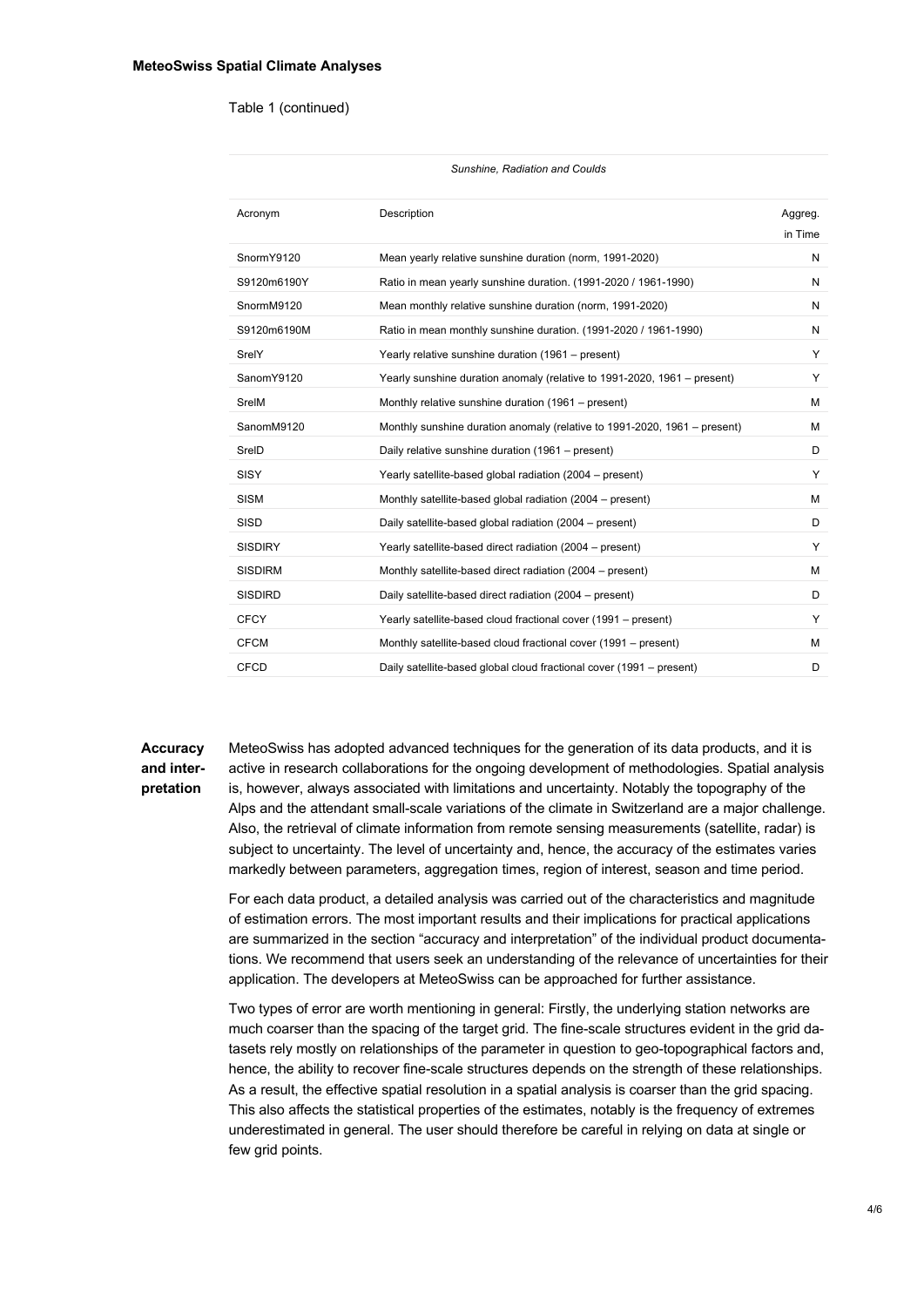Some recent datasets for precipitation provide quantitative measures of the involved uncertainty. They offer an ensemble, instead of just a deterministic estimate. The members of the ensemble can be considered equally probable realities and, hence, ensemble spread is a measure of the involved uncertainty.

A second general limitation to be noted is that many of the offered datasets are affected by the temporal variation of the station network, changes in instrumentation and position of stations. These can result in spurious or unrealistic temporal variations. Users requiring high climatological homogeneity should use datasets, which were explicitly derived for long-term monitoring. The reconstruction datasets (e.g. RrecabsM1901, Trecanom9120Y1864) are specifically developed for this purpose, yet at the (unavoidable) expense of reduced effective resolution.

- **Versions** A versioning system is adopted individually for each dataset. It includes, the "version" number, similar to standard software versioning, which allows users to track changes in the procedures or method configuration adopted in the construction of the dataset. A new version is generally introduced if methodological advancements lead to a major extension of the product or a clear improvement in interpolation accuracy. Apart from that, each dataset is associated with a "production date", reflecting the status of the MeteoSwiss station database at calculation time. Grid datasets are re-calculated periodically to yield updated products, which translate improvements in the quality of the station data with time. For example, grid data calculated close to real time may be affected by gross errors in station data. Updates, typically calculated one month later, incorporate amendments in data quality that have been made later in the data processing chain.
- **Geolocation** By default, the climate analyses are provided on the nodes of a regular grid, defined in some geographic coordinate system and covering the territory of Switzerland. Some products are provided over *hydrological Switzerland*, encompassing also areas outside the national border. Most datasets can be obtained in several different grid structures in order to serve users with different traditional modeling coordinates. Table 2 summarizes the grid structures commonly used and the documentation of an individual product lists the grid structures available for that product. It is recommended to use the analyses on the provided grid(s), rather than making a re-interpolation. The latter can degrade the accuracy of the data.

Users interested in the climate for specific locations (rather than a grid) can ask to receive the analyses directly at these locations. MeteoSwiss will, however, charge the costs for such a userdefined processing.

Ensemble analyses of daily precipitation are also available as area-average precipitation for either a hydrology-based areal partitioning of Switzerland (Basis- and Bilanz Regions in the Hydrological Atlas of Switzerland) or warn regions (as defined by MeteoSwiss).

The most common grid structures are in longitude-latitude coordinates and in Swiss coordinates, at a grid spacing of about 5, 2 and 1 km respectively. As for the Swiss coordinate grids, MeteoSwiss uses the CH1903+ convention introduced with LV95 (see swisstopo.admin.ch). Many of the data products are also available on the grid of the COSMO forecasting model in rotated longitude latitude coordinates (see Table 2).